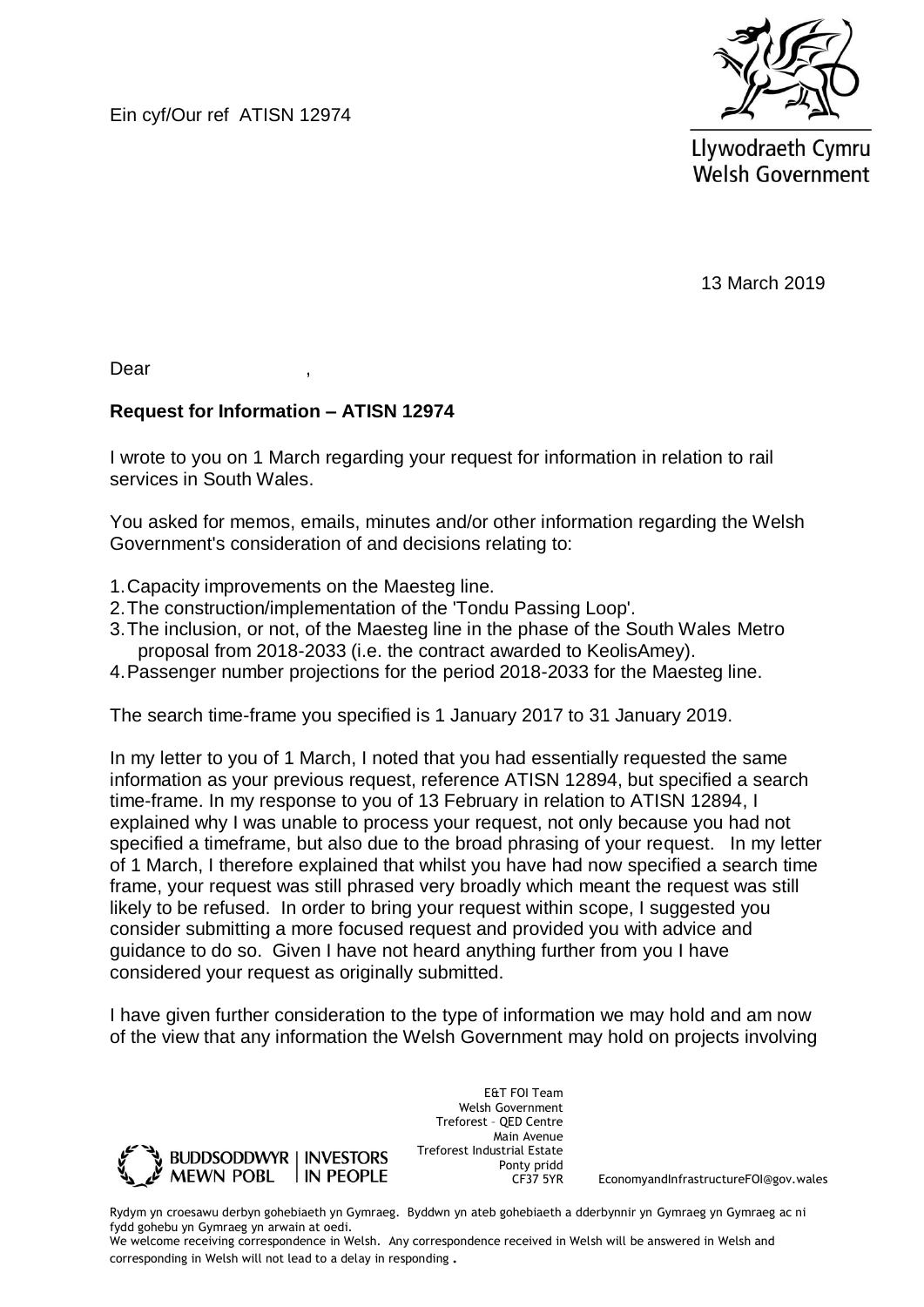"the construction of new infrastructure", as in questions 1 to 3 of your request, should be considered under the Environmental Information Regulations 2004 (EIRs), whereas information held on passenger number projections is more likely to be considered under the Freedom of Information Act 2000 (FoIA).

Given you have only narrowed the timeframe of your request, I confirm your request is still very broad and the time it would take to locate, retrieve and extract the information would still be substantial. Your request is therefore being refused under Section 12 of the FoIA, for the reasons outlined below.

I am also of the view that your request should be refused on the grounds that it is 'manifestly unreasonable' within the meaning of Regulation 12(4)(b)) of the EIRs, for the reasons outlined below.

The "*Calculating costs where a request spans different access regimes"* guidance from the Information Commissioner (IC) states that where a public authority receives *"a single wide-ranging request for information; some of which it should consider for disclosure to the world under FoIA, some of which it should consider for disclosure to the world under the EIR…….they should….. take the following approach*":

## *Step 1 - consider the request under the FoIA*

Requesting a broad scope of information as described in your first 3 questions make the search very difficult. As previously explained, a substantial volume of the information is stored on our Electronic Document and Records Management System, known as iShare, and within Outlook e-mail accounts for individual officials. iShare is the corporate repository for the majority of information created and received by Welsh Government Officials in the course of their duties that must be retained for business or historical purposes. Further information about iShare can be found under Section 7 of our Information and Records Management policy, which is available on the Welsh Government website.

Documents are saved on iShare using naming conventions appropriate to the effective recording of information for our own purposes. Setting our systems in this way, and in line with our Records Management policy, enables effective delivery and will not necessarily lend themselves to being easily interrogated for generic requests for information. Where the Welsh Government believes providing such information would involve tasks that would be time consuming to deal with, in line with our obligations under the section 45 Code of Practice, we inform the requester of that fact and invite them to narrow down or re-focus their requests.

A general iShare search using the search terms 'Maesteg Line' and 'Tondu Passing Loop' for the timeframe specified yielded in excess of five thousand results. At an average estimate of one minute per result to check whether it is relevant to your request and then extracting the relevant information, it would take one official at least a full working week, but it is very likely the work would extend beyond that timeframe.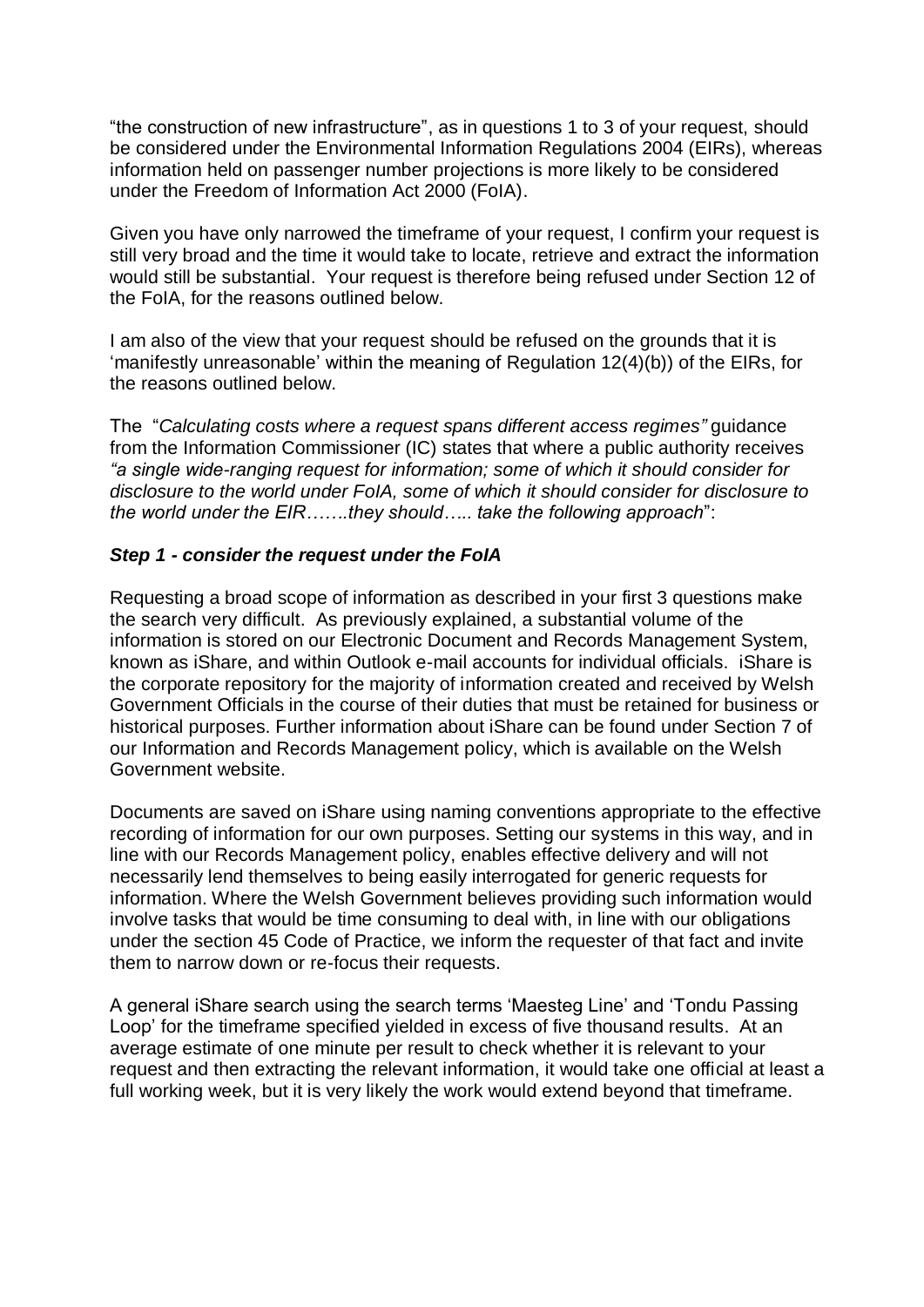In addition to the above, I estimate at least 3 officials would also need to search through their Outlook e-mail accounts for any information potentially held. This would add to the above time-frame.

I have therefore concluded that in terms of the information that is not environmental, it will cost more than the appropriate limit set out in the Freedom of Information and Data Protection (Appropriate Limit and Fees) Regulations 2004 to deal with your request. I have therefore decided to refuse your request under Section 12 of the FoIA as to comply with it would exceed the appropriate limit.

The appropriate limit specified for central government is £600. This represents the estimated cost of it taking over 24 hours of time to determine whether we hold the information and to thereafter locate, retrieve and extract it. As outlined above, I estimate it would take at least 1 person a whole week to retrieve and extract the information.

## **Step 2 - consider any additional obligations under the EIR**

As outlined above, much of this information will be 'environmental' information as defined by Regulation 2(1) of the (EIRs). Because of this, I have also given consideration to the exceptions contained within Regulation 12 of the EIRs. Regulation 12(4)(b) does not oblige a public authority to release information where the request in 'manifestly unreasonable'.

Under the EIRs, and unlike under FoIA, there is no appropriate costs limit above which public authorities are not required to deal with requests for information. However, 12(4)(b) can apply if the cost or burden of dealing with a request is too great. This position was confirmed in the Upper Tribunal case of Craven v The Information Commissioner and the Department of Energy and Climate Change [2012] UKUT442 (AAC).

"*Taking the position under the EIR first, it must be right that a public authority is entitled to refuse a single extremely burdensome request under regulation 12(4)(b) as "manifestly unreasonable", purely on the basis that the cost of compliance would be too great (assuming, of course, it is also satisfied that the public interest test favours maintaining the exception). The absence of any provision in the EIR equivalent to section 12 of FOIA makes such a conclusion inescapable*."

Further, under the EIRs, it may be valid for a public authority to take into account the cost of separating out the environmental information from the non-environmental information, when considering if the request is manifestly unreasonable. This is different from the position under FoIA because regulation 12(4)(b) is not limited by the FoIA fees regulations. Also, the identification of environmental information would not be classed as applying an exception under the EIR.

As has been set out above in relation to the s12 'appropriate limit', the request captures a substantial volume of information. It would be necessary to search through an estimated 15,000 iShare files and at least 10 Outlook e-mail accounts which means there is a substantial volume of information.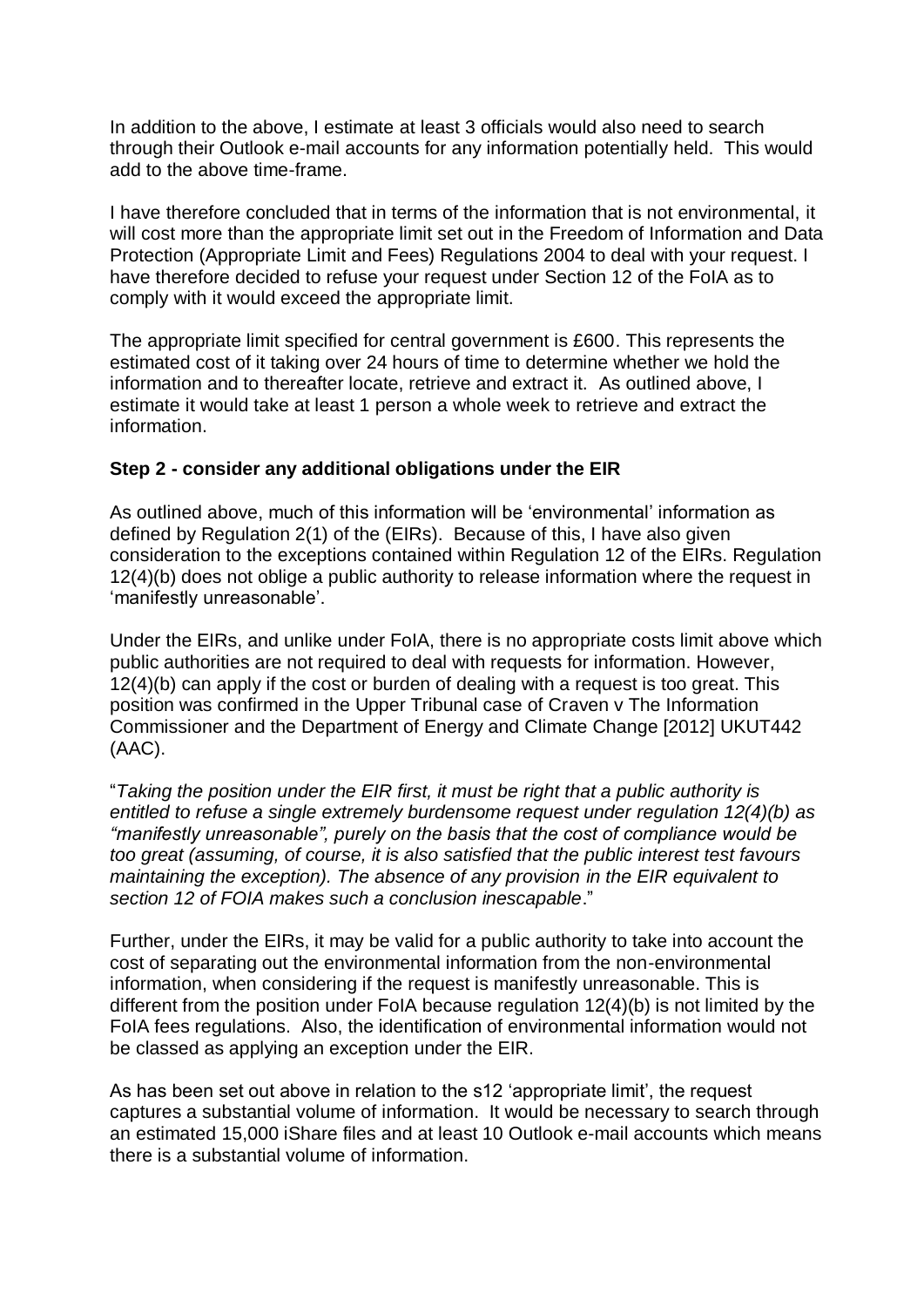In terms of the information within this that would amount to 'environmental information', the burden on the Welsh Government is twofold. Firstly, the information itself would have to be located, a task which, as set out above, would take well in excess of 24 working hours. Following that, any environmental information within the whole would need to be identified and extracted. In this situation, the IC guidance states that a public authority may include the additional costs of separating out the environmental from the non-environmental information and take these costs into account when refusing a request under the manifestly unreasonable exception at regulation 12(4)(b).

Unlike s12 of the FoIA, Regulation 12(4)(b) is subject to the public interest test.

The Welsh Government recognises the general public interest in openness and transparency and releasing the information would help the public gain a better understanding of the decisions made by Government. It is also recognised there is a public interest in how public money is to be, or has been used to ensure Government gets the best value from the public purse. It is further recognised that releasing the information would help the public gain a better understanding of the projects in question and decisions made to improve future rail travel in Wales.

I am of the view that the public interest is satisfied by the amount of information already in the public domain. For example the National Transport Finance Plan [https://beta.gov.wales/sites/default/files/publications/2017-12/national-transport](https://beta.gov.wales/sites/default/files/publications/2017-12/national-transport-finance-plan-2017-update.pdf)[finance-plan-2017-update.pdf.](https://beta.gov.wales/sites/default/files/publications/2017-12/national-transport-finance-plan-2017-update.pdf) Further information can be found on the National Assembly for Wales website where consultation details and expert vies are recorded [http://senedd.assembly.wales/mgConsultationDisplay.aspx?id=328&RPID=151363650](http://senedd.assembly.wales/mgConsultationDisplay.aspx?id=328&RPID=1513636503&cp=yes) [3&cp=yes](http://senedd.assembly.wales/mgConsultationDisplay.aspx?id=328&RPID=1513636503&cp=yes) and at the following regarding the Metro - [https://beta.gov.wales/metro.](https://beta.gov.wales/metro) Unnecessarily expending already overstretched public resources in searching for such a significant amount of information caught by the broad phrasing of your request, which would not necessarily inform the public debate or increase people's understanding of the issues under consideration, would not be in the public interest.

On that basis, the Welsh Government believes complying with the request would create an unreasonable burden on its resources and so the environmental element of your request is being refused under Regulation 12(4)(b) – manifestly unreasonable.

## **Conclusion**

Due to the very broad nature of your request and the amount of information captured by it, the Welsh Government is of the view that the time it would take to locate, retrieve and extract the information, for the reasons provided above, would be substantial. Your request is therefore being refused under Section 12 of the FoIA.

Your request is also being refused on the grounds that it is 'manifestly unreasonable' within the meaning of Regulation 12(4)(b)) of the EIRs, for the reasons outlined above.

If you submit a new request for information, please specific what you are specifically interested in regarding the Maesteg line, the Tondu passing loop and the Metro so that